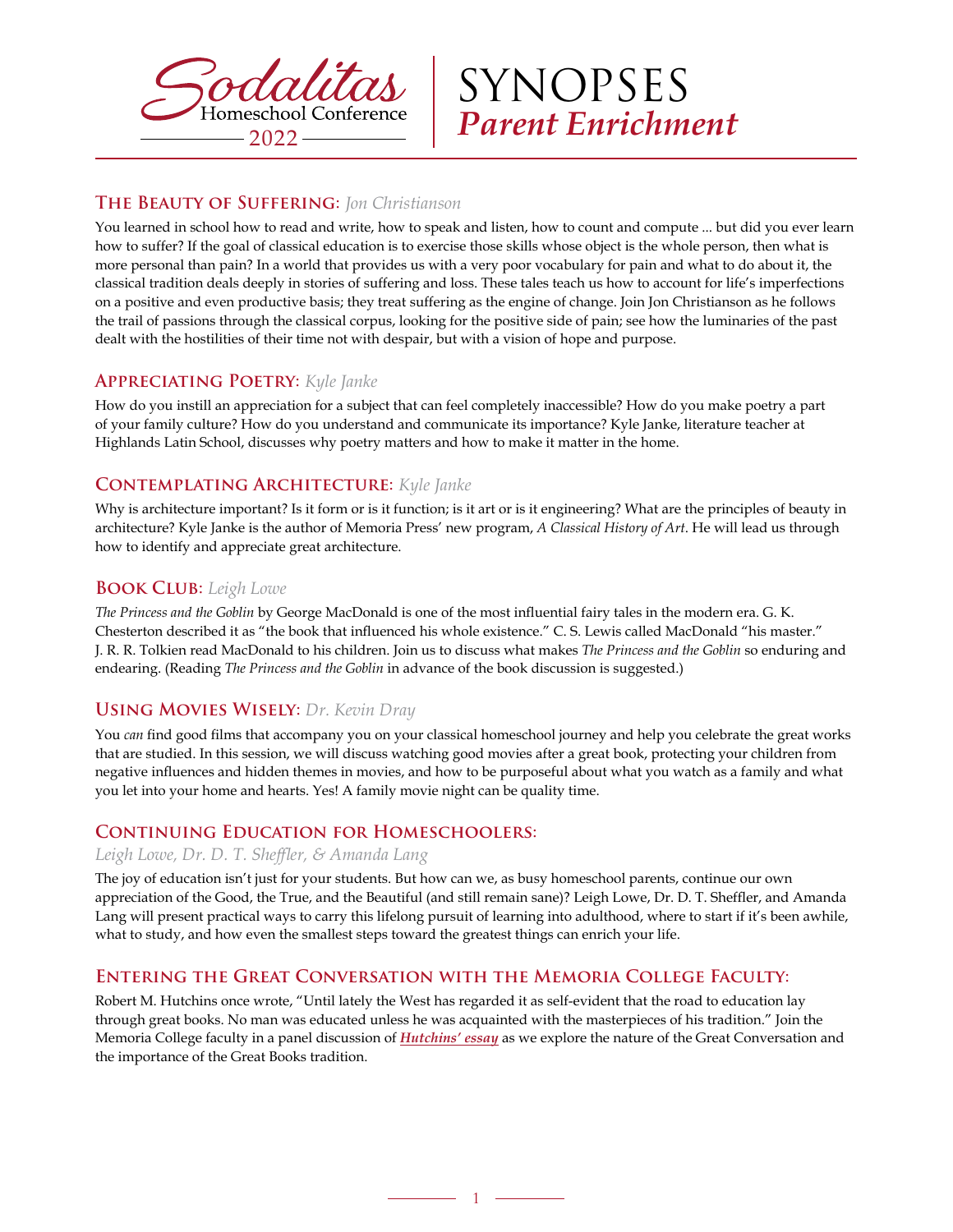

SYNOPSES *The Homeschool Family*

# **Teaching with Toddlers:** *Lindsey England & Nikky Weston*

Homeschooling can be a challenge with little ones underfoot! Join our experienced homeschooling mothers as they discuss activities to keep toddlers occupied, how to work around nap time, and engaging with the different personalities of your children. They'll cover avoiding screen time or how to use it wisely, as well as which subjects to prioritize when your day flies off the rails.

# **Ask a Homeschool Student:** *Four homeschool students grade 8 through graduate*

As homeschooling parents, we put in years of effort and time to carve out a beautiful education for our children. But what's it like from the other side? Join a panel of real homeschool students at varying stages of their educational journey and get candid answers on the homeschool experience from a student's perspective.

#### **Homeschooling on Your Own:** *Michelle B. & Michelle Recher*

Whether it's lack of support from spouses or family members, limited or non-existent community, the challenges of military life, or being thrown into homeschooling unexpectedly, many homeschooling parents are feeling isolated and alone. Be deeply encouraged, and get practical day-to-day insights, from two homeschool moms who are bringing truth, goodness, and beauty to their children, while on their own.

# **Creating the Community Around You:** *Anastasia (Staci) Heder & Amy McVay*

What is a co-op? What is a cottage school? Is there a difference? Homeschooling does not have to mean "alone schooling." It is possible to find a community that will increase the quality of your children's education, exposing them to a classroom atmosphere and accountability while leaving you to continue to supervise the whole. If a community doesn't exist in your area and it's in your heart to have one, you will benefit from hearing from two moms whose similar yet different journeys led them to the same end goal.

#### **WHY DADS MATTER:** Michael Milovancev

A dad's role and responsibilities as they relate to his children's education have varied throughout history. How are dads called to live in homeschool families? How does that differ from current cultural norms and expectations of dads? Are there remedies to the situations and challenges in which homeschool dads find themselves in 2022? You will leave this session feeling encouraged and uplifted to help your family grow according to God's plan—not man's.

# **Discussions with Dads:** *Andrew Pudewa, Dr. D. T. Sheffler, Dr. Denny Burk,*

#### *Eric Henderson, & Brett Kennedy*

How can fathers engage the education of their children? Frequently, mothers shoulder the homeschooling load, but the responsible father will refuse to abdicate his proper role in the education of his children. What is this role? What special ingredient do dads bring to the table? How does it work out practically in real-life families? Join our panel of homeschooling fathers as they discuss these and related questions and share tips, stories, and their own practices.

# **Chatting with Couples:** *Eric & Debbie Henderson, Eric & Ruth Schwartz*

Homeschooling is not "Mom versus the world"; it requires commitment and conviction from both husband and wife to lead their family through this challenging but rewarding journey. Join two veteran homeschool couples as they talk candidly about the trials and triumphs of seeking a beautiful—and realistic—education for their children. What does a homeschool look like? How do couples make decisions about their kids' education? How do couples handle disagreements about homeschooling? These speakers will also share how to create and maintain a strong homeschool vision and how to keep marriage as the cornerstone of homeschooling.

#### **Scheduling Hacks:** *Michelle Recher, Julie Steinacker, & Susan Burk*

There are as many ways to schedule a Memoria Press homeschool as there are families! Join three veteran homeschoolers as they share a variety of real-life schedules and routines for different seasons of family life. You'll come away inspired and ready to apply the best options for your family's unique needs.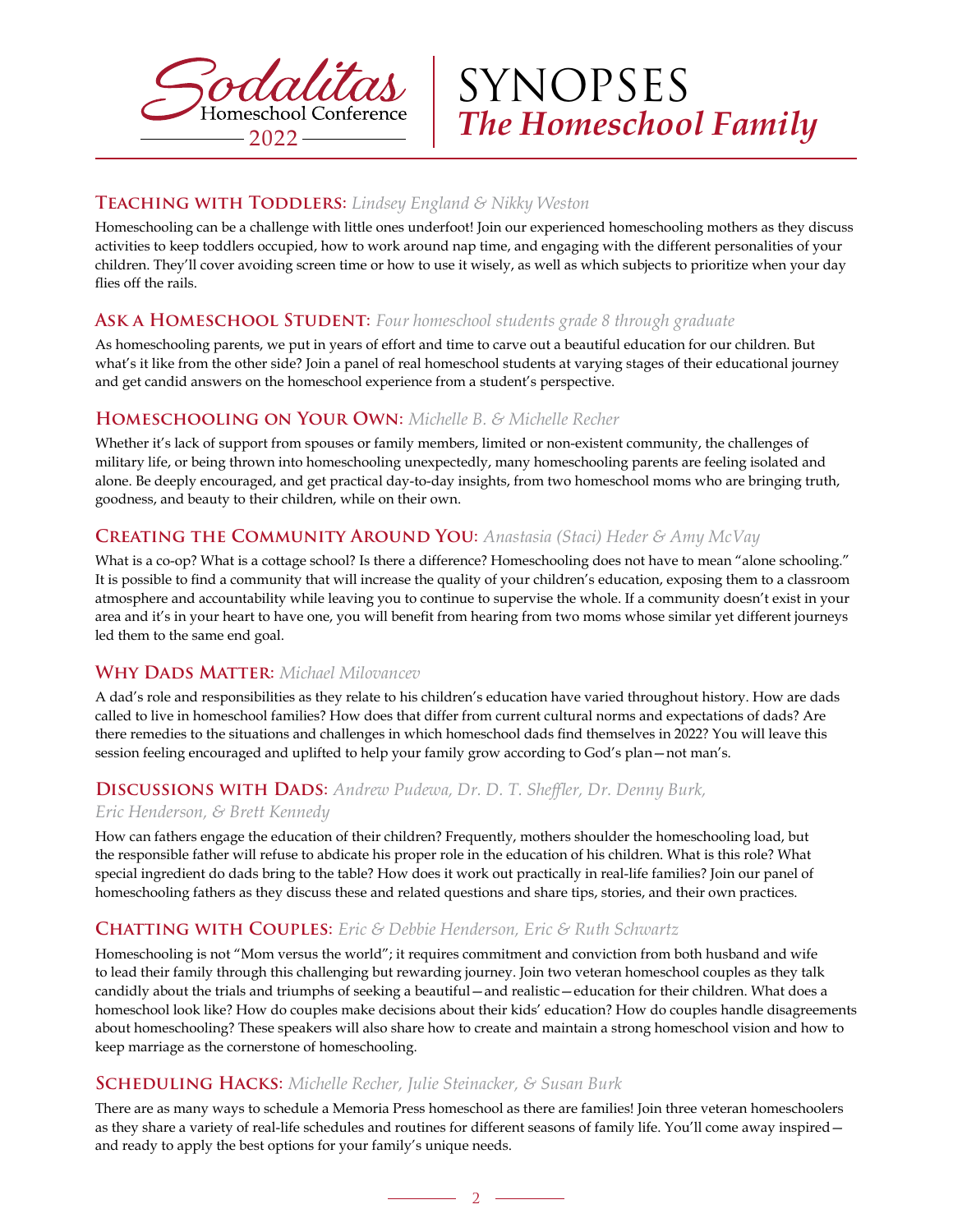

SYNOPSES *Teaching Memoria Press*

# **Managing High School:** *Amy McVay & Angel Pregont*

You can do it! High school can be a rewarding homeschooling experience as you journey alongside your budding young adults. Two experienced MP moms talk about balancing independence and interaction in the student and teacher relationship, navigating new outside demands like work schedules, and teaching or facilitating what you don't know. To top it off, we'll cover how to help you and your student focus on life *after* high school graduation.

# **Thinking and Rethinking College:** *Julie Steinacker & Jennifer Tutwiler*

College prep can seem intimidating, but it can be a beautiful time of discernment for your child. Join two homeschool momswith graduates in both college and the trades—as they share how to approach college preparation with peace. They will cover how to talk to your child about the future, the wide variety of options available, and how to prepare for everything from large universities to non-college paths without reinventing the wheel for each child!

#### **No Speller Left Behind:** *Larissa Nusz & Michelle Tefertiller*

Spelling is one of the critical building blocks of primary education. Larissa Nusz and Michelle Tefertiller will present the crucial interplay between spelling and phonics, examine the structure of the Memoria Press *Traditional Spelling* program, and provide creative ways to make learning stick for a struggling speller.

# **Becoming a Reader:** *Larissa Nusz & Michelle Tefertiller*

Teaching a child to read might feel daunting, especially for the new homeschooling parent. And once a child masters the basics, how do you go beyond phonics and instill a love of reading in young children? How do you choose interesting yet accessible books? How do you find the gems at your local library? Larissa Nusz and Michelle Tefertiller will address specific and common reading challenges, offer strategies to address them, explore books that will hook lifelong readers, and walk you through a sample MP reading lesson.

# **Composition: The Early Years:** *Abigail Johnson & Debbie Rackers*

In our first session covering *Classical Composition*, we will address the *Fable* and *Narrative* stages of the *progymnasmata*, a program of writing instruction handed down from the ancient Greeks. For the first two stages, we will discuss the overall goals, help parents gain insight into this method, and address what you can expect as you complete these stages with your students. We will also offer practical applications for using the new skills your students are developing. Attendees may find referencing our *[Introduction to Classical Composition](https://www.youtube.com/watch?v=F5BXCE8wFv0)* video advantageous before the session.

# **Composition: Moving On:** *Abigail Johnson & Debbie Rackers*

This second session on *Classical Composition* will address the next three stages of the *progymnasmata*: *Chreia & Maxim, Refutation & Confirmation*, and *Common Topic*. Again, we will discuss the overall goals of these stages as well as give you an understanding of the content so that you leave confident and equipped to teach at home. Attendees may find referencing our *[Introduction to Classical Composition](https://www.youtube.com/watch?v=F5BXCE8wFv0)* video advantageous before the session.

# **Exploring the Natural World:** *Michael Milovancev & Carrie McGraw*

"Summer and winter and springtime and harvest, Sun, moon, and stars in their courses above, Join with all nature in manifold witness, To Thy great faithfulness, mercy, and love." The songwriter Thomas Chisholm's sentiments about worship of God and wonder at the world He created are to be our own and passed on to our children. What is science? How should it be studied? And why should it even be part of a child's education? In this session, we will discuss how Memoria Press' pedagogy leads us to discover the True, the Good, and the Beautiful in science as well as ways that homeschool parents can uniquely enhance the experience with—dare we say it—*fun*!

#### **Literature & Classical Studies: Teaching with the Guides:** *Elisabeth Cauley & Josie Stamps*

Memoria Press study guides are a signature of our curriculum and our goals in the learning process within the classical tradition. These guides lead our students through rich and deep study of literature, classical studies, and Christian studies. This session will give you a more thorough understanding of the pedagogy behind our guides. Then we'll make it practical with ideas for managing multiple grade levels and getting the most out of your guide-based subjects.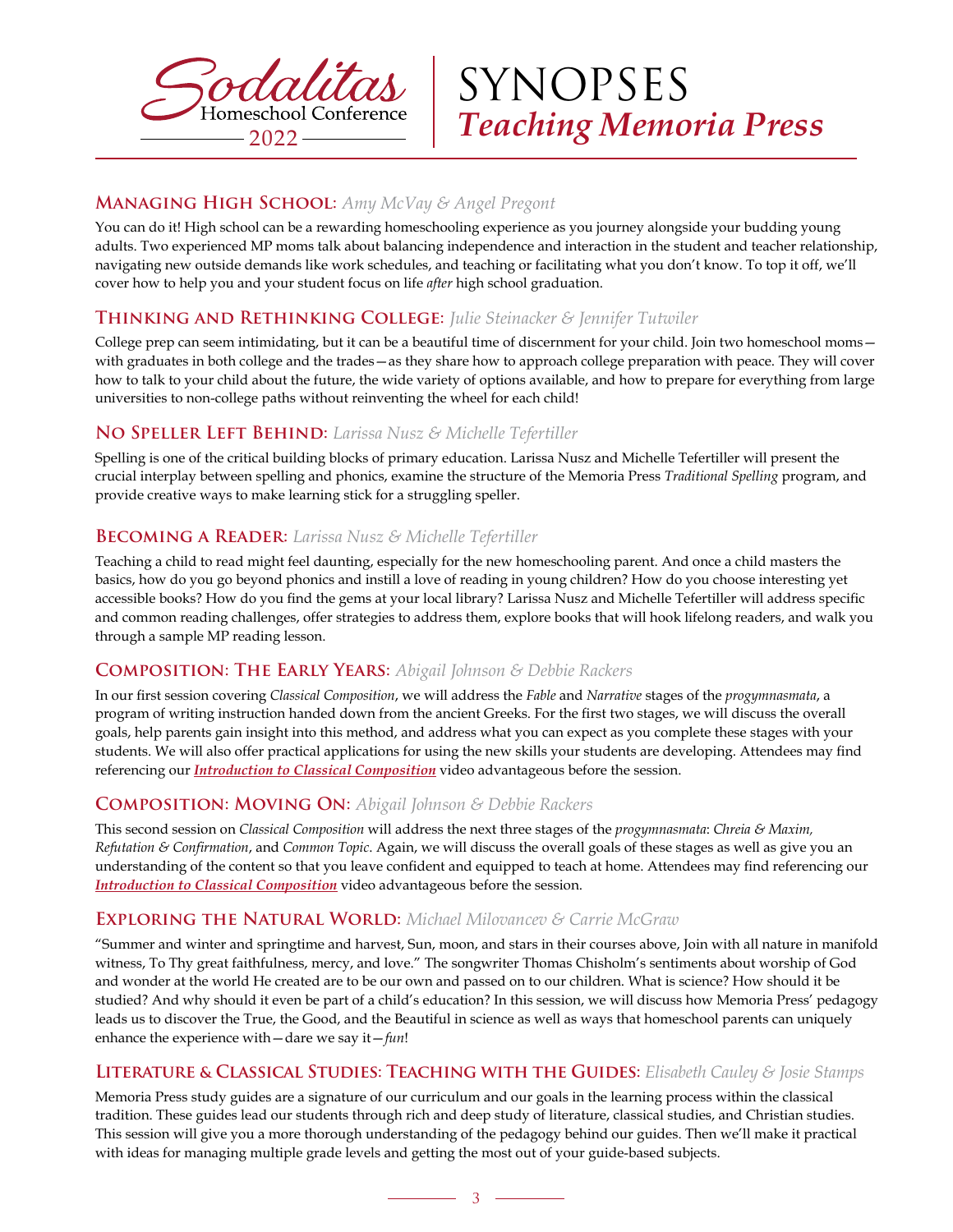

SYNOPSES *MP Mission*

# **Remembering Mrs. Lowe: Where It All Began:** *Leigh Lowe & Tanya Charlton*

Providence has so much to do with the fact that Cheryl Lowe became part of our lives. We sat at her feet as she mentored us—in Latin, in good literature, in what it means to be a school. We didn't have enough time with her, but the time we had was life-changing and formed our mission in life, which is now to pass along Mrs. Lowe's vision, which is her legacy. In this session, Leigh Lowe and Tanya Charlton will tell stories of the early years of Highlands Latin School and Memoria Press, impart some Cheryl Lowe wisdom, and hopefully help you get to know her as a person. Our curriculum is the result of Cheryl Lowe's dream of educating children in the best way possible so that they could go on to fulfill God's purpose for their lives, and you will understand that better once you know Mrs. Lowe.

# **What Is a Curriculum?:** *Jessica Phillips*

The word "curriculum" is one of the most commonly used terms in education. What does it mean? What is a true curriculum, and how can we recognize one? How does this definition differ from its modern uses? Looking beyond the specifics of the Memoria Press curriculum, we will seek to better understand the aspects and benefits of a true curriculum as well as learn how we can fruitfully discuss its value with those in our sphere of influence.

# **MP Family of Resources:** *Ryan Grigsby & Carrie McGraw*

Who knew Memoria Press was more than just a publishing company? We have a family of resources to meet your needs. From the Memoria Press Online Academy, to Highlands Latin School, and now Memoria College, we have a variety of resources for homeschoolers to utilize. Spend time with Ryan Grigsby and Carrie McGraw as we take a deeper dive into all Memoria Press offers.

# **Why Latin for the Long Haul:** *Tanya Charlton & Jon Christianson*

Cheryl Lowe said, "Classical education has been around for 2,500 years, and though it has changed and evolved over time, the essential core has always remained the same: the study of Latin and the classical civilizations of Greece and Rome. I don't think we are at liberty to redefine it." Latin has long been upheld as the cornerstone of a classical education, but there is more to it than its continuity with the past. Explore the fruits of Latin study with Tanya Charlton and Jon Christianson as they explain why we study Latin at all, what it provides to classical education, and where it can take your student. Learn what you and your student can do to make the most of your study of Latin.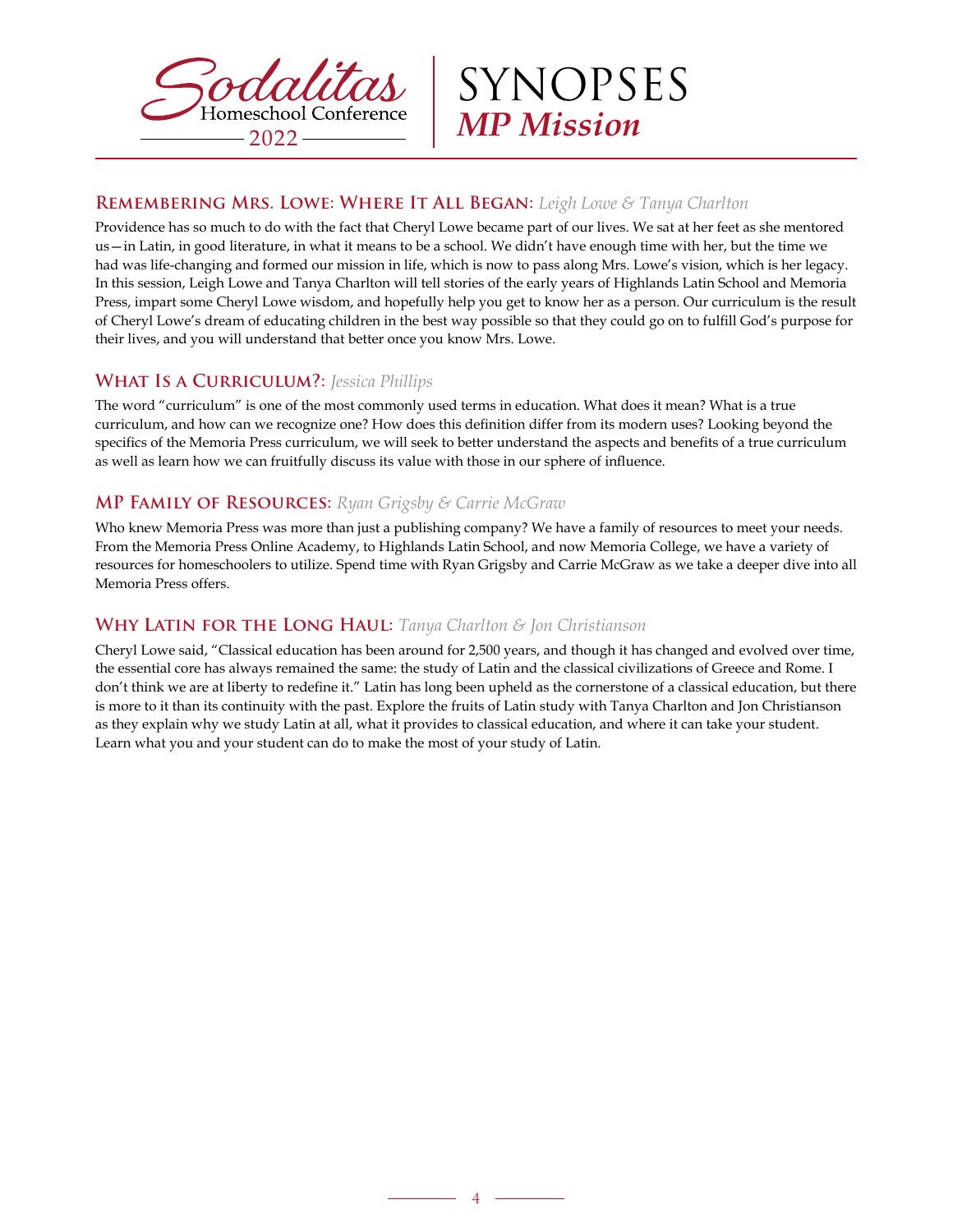



# **Launching Latin: Prima Latina & Latina Christiana:** *Ruth Schwartz & Amanda Lang*

*Prima Latina* and *Latina Christiana* are gentle introductions to grammar-based Latin study and an excellent way to begin a discussion of English grammar. Ignite a love of Latin in your students at an early age and help them see how Latin touches so many parts of the English language. We will discuss teaching tips, how to establish good study habits, practical day-to-day activities, and how you can incorporate Latin into your daily life. Anyone can teach (and learn!) Latin with Memoria Press.

#### **Latin Basics: First Form & Second Form:** *Ruth Schwartz & Amanda Lang*

At Memoria Press, the benefits of studying Latin are well-known, but translating that truth into a reality in your homeschool can be a challenge. Join Ruth Schwartz and Amanda Lang as they discuss the importance of mastery in *First Form* and *Second Form*, which cover the basic building blocks of Latin. Learn how to structure your study, what mastery really looks like, and a logical approach to translation.

# **Latin Application: Third Form & Fourth Form:** *Sue Strickland*

You've survived *First Form* and *Second Form*, and the idea of moving beyond the study of basic sentence structure feels intimidating. Do you really need to move further into the Latin Forms Series? In these courses, what should be your focus? How do you continue to teach a subject that feels beyond your grasp? What exactly is the National Latin Exam, and should your student take it? Join Sue Strickland to discuss both the big picture and the nitty gritty details of helping students continue their Latin studies in *Third Form* and *Fourth Form*.

#### **Latin Translation and the Great Works:** *Sue Strickland*

Latin translation is an art form and a culminating exercise for a Latin student, following hundreds of hours of drills and practice. How does translation differ from the years of Latin study that have come before it? Students know how to write out a literal translation, but now they must find a way to express with nuance what those great authors of old were saying. The work isn't over by any means; rather, the fruit of mastering the Latin grammar really starts to pay off as students begin translating primary sources. These works will connect them to some of the most well-known figures and literature in history: Caesar, Cicero, Virgil—to name a few. Sue Strickland will take you through the process of releasing students into the great Latin works and how to guide them.